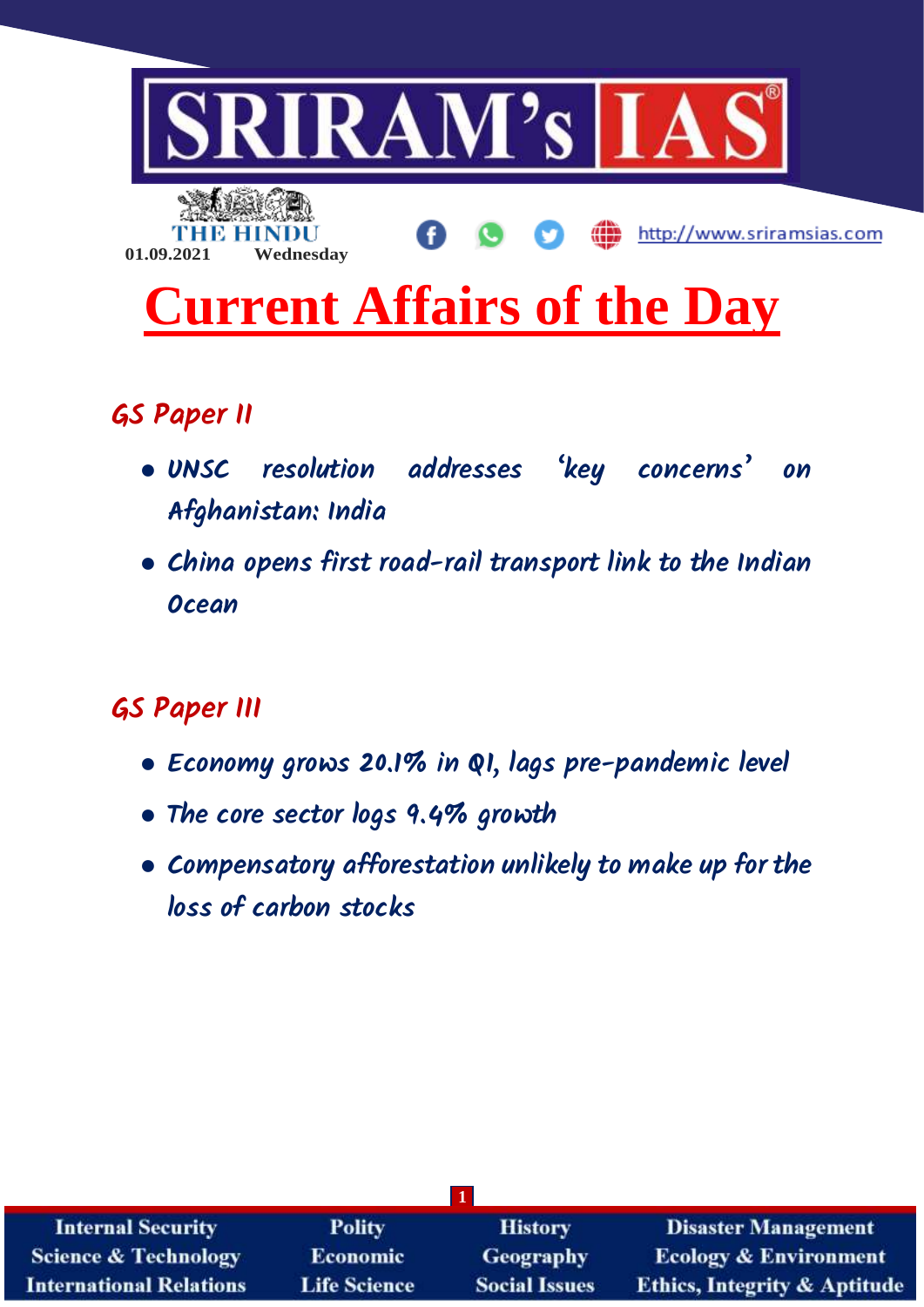

- 1. Despite the abstention of two "PS" countries  $-$  Russia and China  $-$  from the India-led United Nations Security Council (UNSC) Resolution 2593, the Government of India said it was a "matter of satisfaction" that the resolution addressed India's "key concerns" on Afghanistan.
- 2. P5 refers to the five permanent members of the UNSC  $-$  China, France, Russia, the U.K. and the U.S.



#### **The resolution:**

- 1. According to official sources, the resolution called on the Taliban to keep their commitments to preventing terror groups in Afghanistan and urged them to assist the safe evacuations of all Afghan nationals wishing to leave the country.
- 2. The resolution demands that Afghan territory should not be used to threaten or attack any country or to shelter and train terrorists and plan or finance

| <b>Internal Security</b>        | <b>Polity</b>       | <b>History</b>       | <b>Disaster Management</b>              |  |
|---------------------------------|---------------------|----------------------|-----------------------------------------|--|
| <b>Science &amp; Technology</b> | <b>Economic</b>     | <b>Geography</b>     | <b>Ecology &amp; Environment</b>        |  |
| <b>International Relations</b>  | <b>Life Science</b> | <b>Social Issues</b> | <b>Ethics, Integrity &amp; Aptitude</b> |  |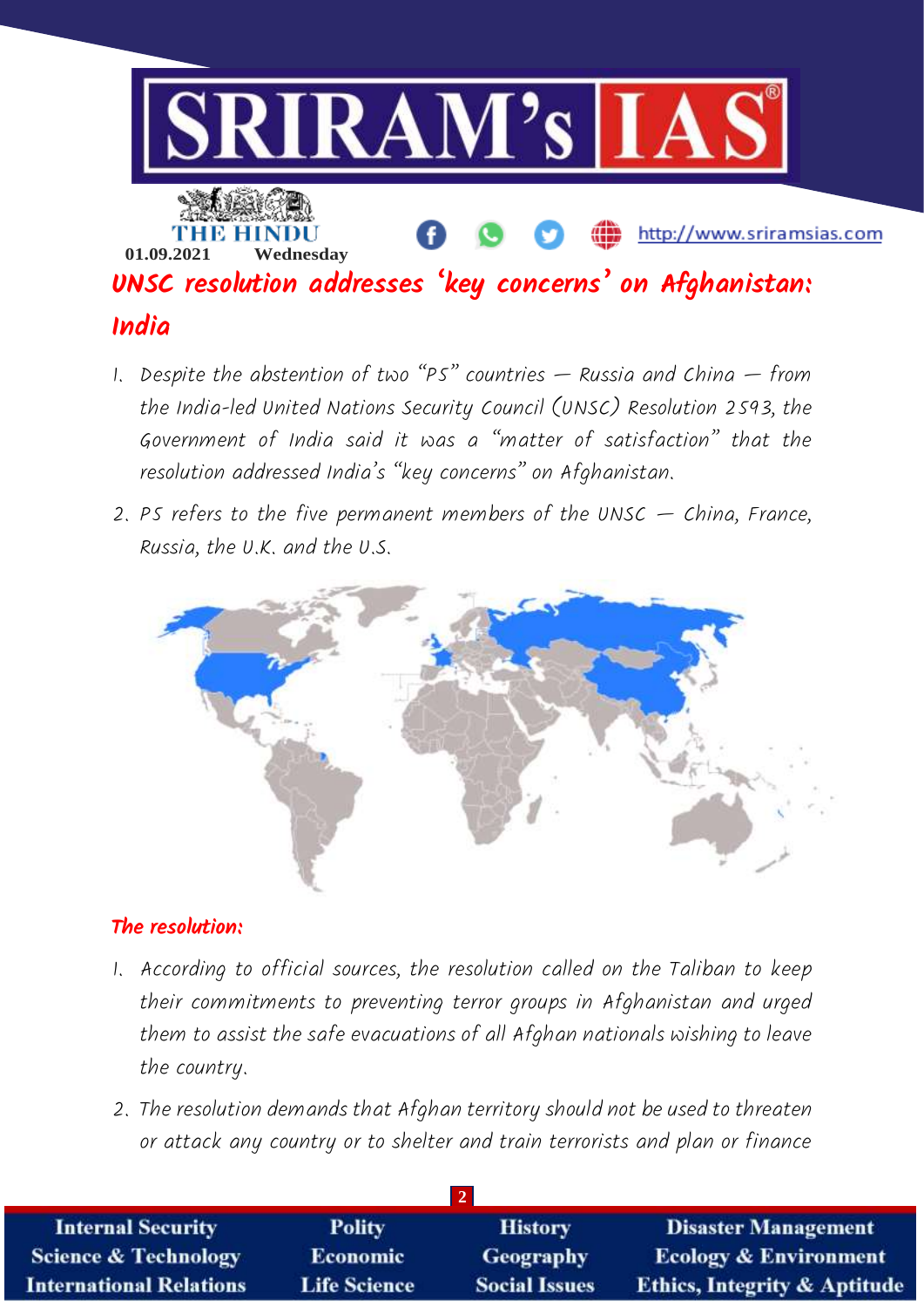

terrorist attacks. It mentions individuals designated by Resolution 1267, (which includes the Lashkar-e-Taiba and the Jaish-e-Mohammad).

# **China opens first road-rail transport link to the Indian Ocean**

- 1. The first shipments on a newly-launched railway line from the Myanmar border to the key commercial hub of Chengdu in western China, that provides China with a new road-rail transportation channel to the Indian Ocean.
- 2. This passage connects the logistics lines of Singapore, Myanmar and China, and is currently the most convenient land and sea channel linking the Indian Ocean with southwest China.
- 3. Chinese planners have also looked at the Gwadar port in Pakistan as another key outlet to the Indian Ocean that will bypass the Malacca Straits. Gwadar is being developed as part of the China Pakistan Economic Corridor (CPEC) to the far western Xinjiang region but has been slow to take off amid concerns over security.

### **Economy grows 20.1% in Q1, lags pre-pandemic level**

1. India's Gross Domestic Product (GDP) grew by 20.1% in the first quarter of 2021-22, compared with the 24.4% contraction recorded in the corresponding quarter a year ago, but economic activity remained well below the pre-pandemic levels, thanks to the second wave of COVID-19.

| <b>Internal Security</b>        | <b>Polity</b>       | <b>History</b>       | <b>Disaster Management</b>              |
|---------------------------------|---------------------|----------------------|-----------------------------------------|
| <b>Science &amp; Technology</b> | <b>Economic</b>     | <b>Geography</b>     | <b>Ecology &amp; Environment</b>        |
| <b>International Relations</b>  | <b>Life Science</b> | <b>Social Issues</b> | <b>Ethics, Integrity &amp; Aptitude</b> |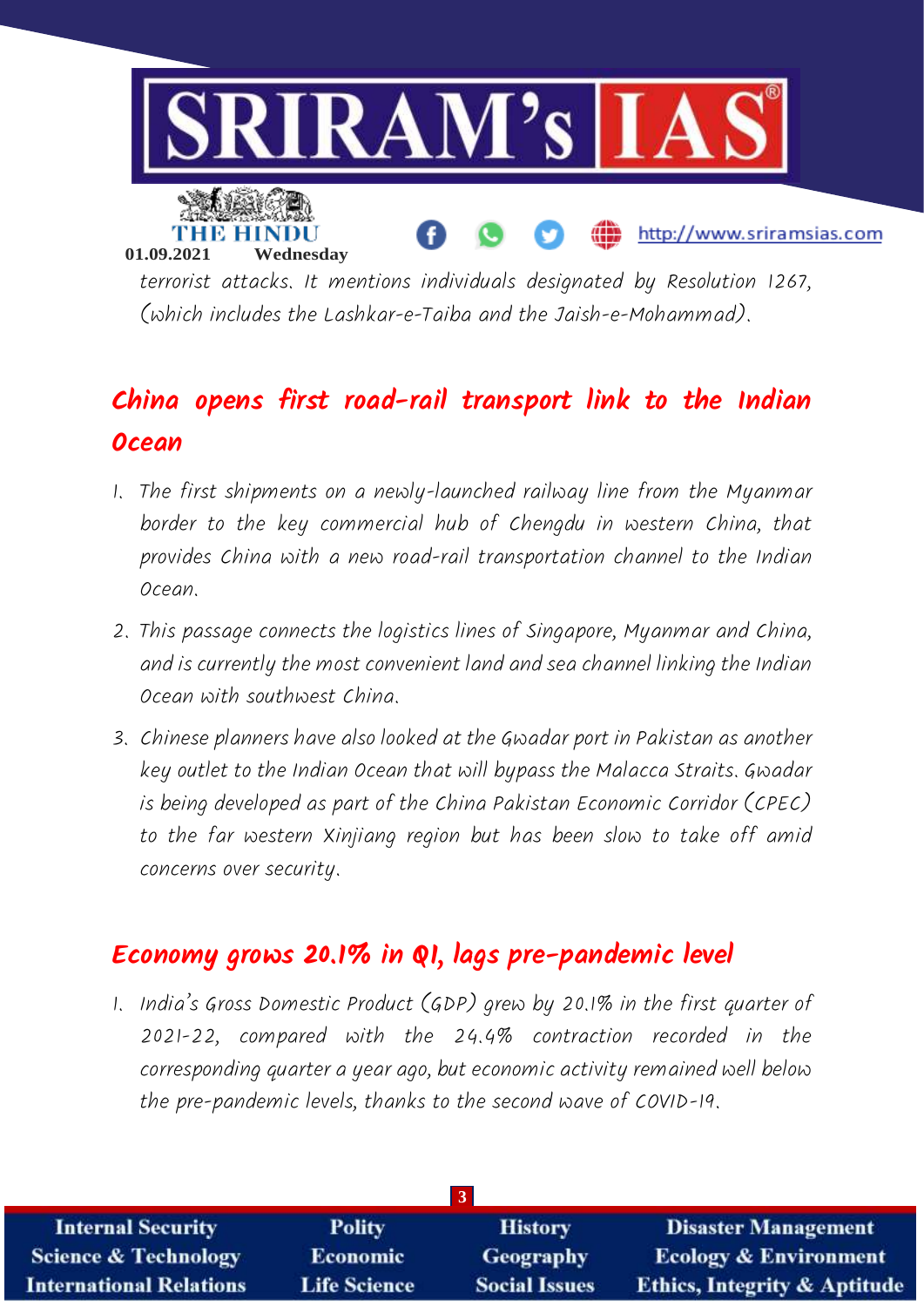

### 2. Gross Value Added (GVA) in the economy during the April to June period rose 18.8%, as per the National Statistical Office (NSO), from a 22.2% dip in the first quarter of 2020-21.

- 3. GVA from agriculture, forestry and fishing, the only sector to grow amid last year's national lockdown, picked up the pace to grow 4.5% in Q1 this year from 3.5% in Q1 2020-21.
- 4. The government said the NSO numbers reaffirmed its prediction of an "imminent V-shaped recovery".

#### **Concern:**

- 1. The share of consumption in GDP was lower this time which indicates that the second wave and lockdowns impacted households more than the first wave.
- 2. The growth rates in 2021-22 in some cases are unduly high due to the low base.
- 3. The main disappointment comes from the contribution of the government sector, both from the demand and output sides as the government final consumption expenditure (GFCE) contracted by  $4.8\%$  in QI this year  $-$  the only demand segment to show a fall.
- 4. This is a clear indication that the government has been far too cautious in increasing its expenditures to contain the fiscal deficit.
- 5. Economists were worried about a decline in public capital and revenue spending in July indicated by data released separately by the Controller General of Accounts.

| $\overline{4}$                  |                     |                      |                                         |  |
|---------------------------------|---------------------|----------------------|-----------------------------------------|--|
| <b>Internal Security</b>        | <b>Polity</b>       | <b>History</b>       | <b>Disaster Management</b>              |  |
| <b>Science &amp; Technology</b> | <b>Economic</b>     | <b>Geography</b>     | <b>Ecology &amp; Environment</b>        |  |
| <b>International Relations</b>  | <b>Life Science</b> | <b>Social Issues</b> | <b>Ethics, Integrity &amp; Aptitude</b> |  |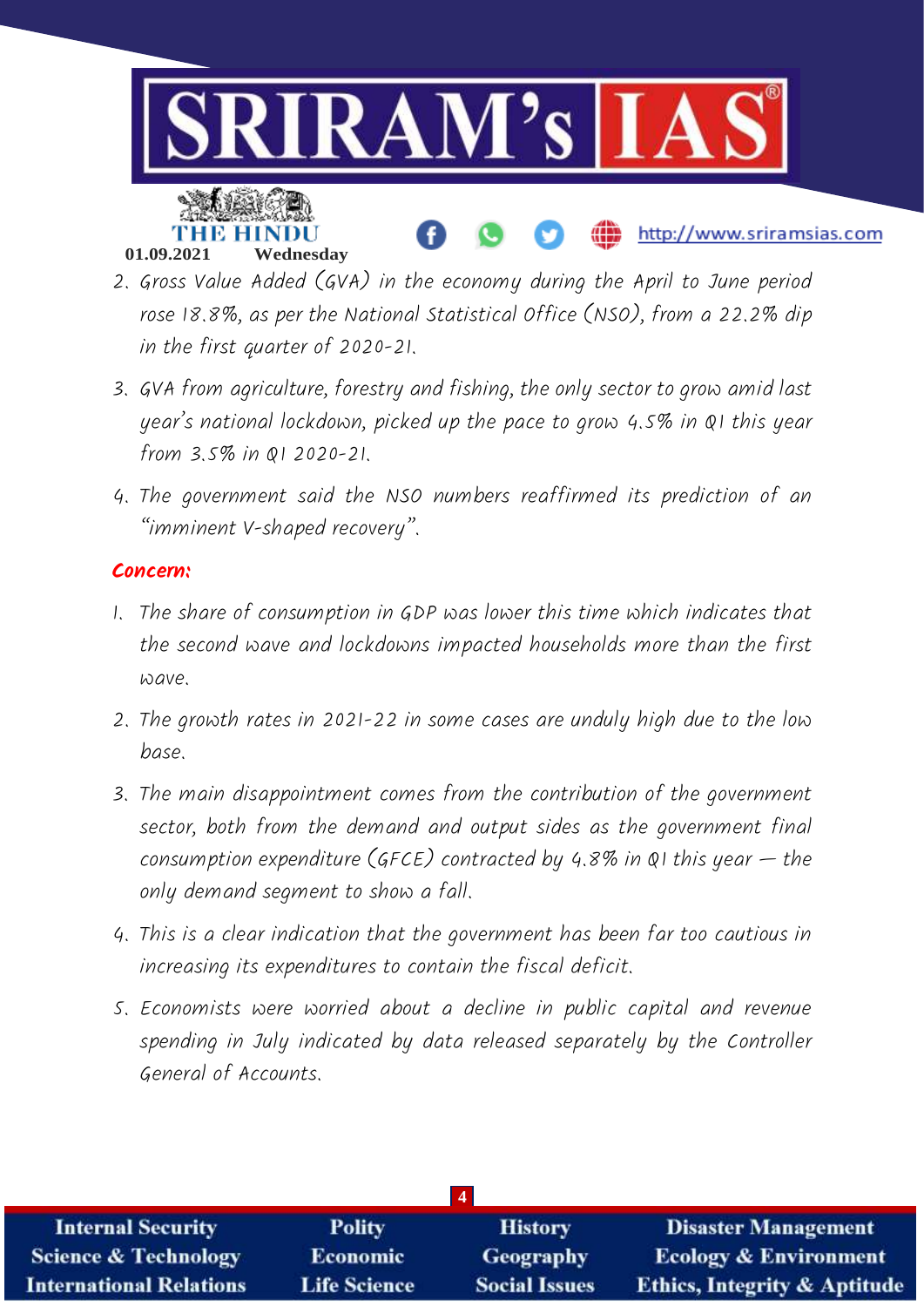

- 1. Output from India's eight core sectors grew by 9.4% in July from a year earlier, a marginal uptick from June's 9.3% pace. Crude oil was the sole sector to register a decline, with output shrinking 3.2%, official data showed.
- 2. Cement production expanded the fastest in July, surging 21.8%, while fertilizer output clocked the slowest pace of growth at 0.5%. Production of natural gas grew by 18.9%, that of coal rose 18.7%, while steel and electricity saw output expand by 9.3% and 9%, respectively.
- 3. The 9.4% growth in the core sector, which accounts for a little over 40% of the Index of Industrial Production (IIP) is due to a combination of two factors — the base effect from last July, when output contracted 7.6%, and some affirmative action by the government on infrastructure spending.

The overall Index of Eight Core industries is released by the Office of Economic Adviser in the Department for Promotion of Industry and Internal Trade.

### **Compensatory afforestation unlikely to make up for the loss of carbon stocks**

- In its Intended Nationally Determined Contribution (INDC) submission to the United Nations Framework Convention on Climate Change, India has pledged "to create an additional (cumulative) carbon sink of 2.5-3 GtCO2e through additional forest and tree cover by 2030."
- India carries out compensatory afforestation under the Compensatory Afforestation Fund Management and Planning Authority (CAMPA), an

| <b>Internal Security</b>        | <b>Polity</b>       | <b>History</b>       | <b>Disaster Management</b>              |  |
|---------------------------------|---------------------|----------------------|-----------------------------------------|--|
| <b>Science &amp; Technology</b> | <b>Economic</b>     | Geography            | <b>Ecology &amp; Environment</b>        |  |
| <b>International Relations</b>  | <b>Life Science</b> | <b>Social Issues</b> | <b>Ethics, Integrity &amp; Aptitude</b> |  |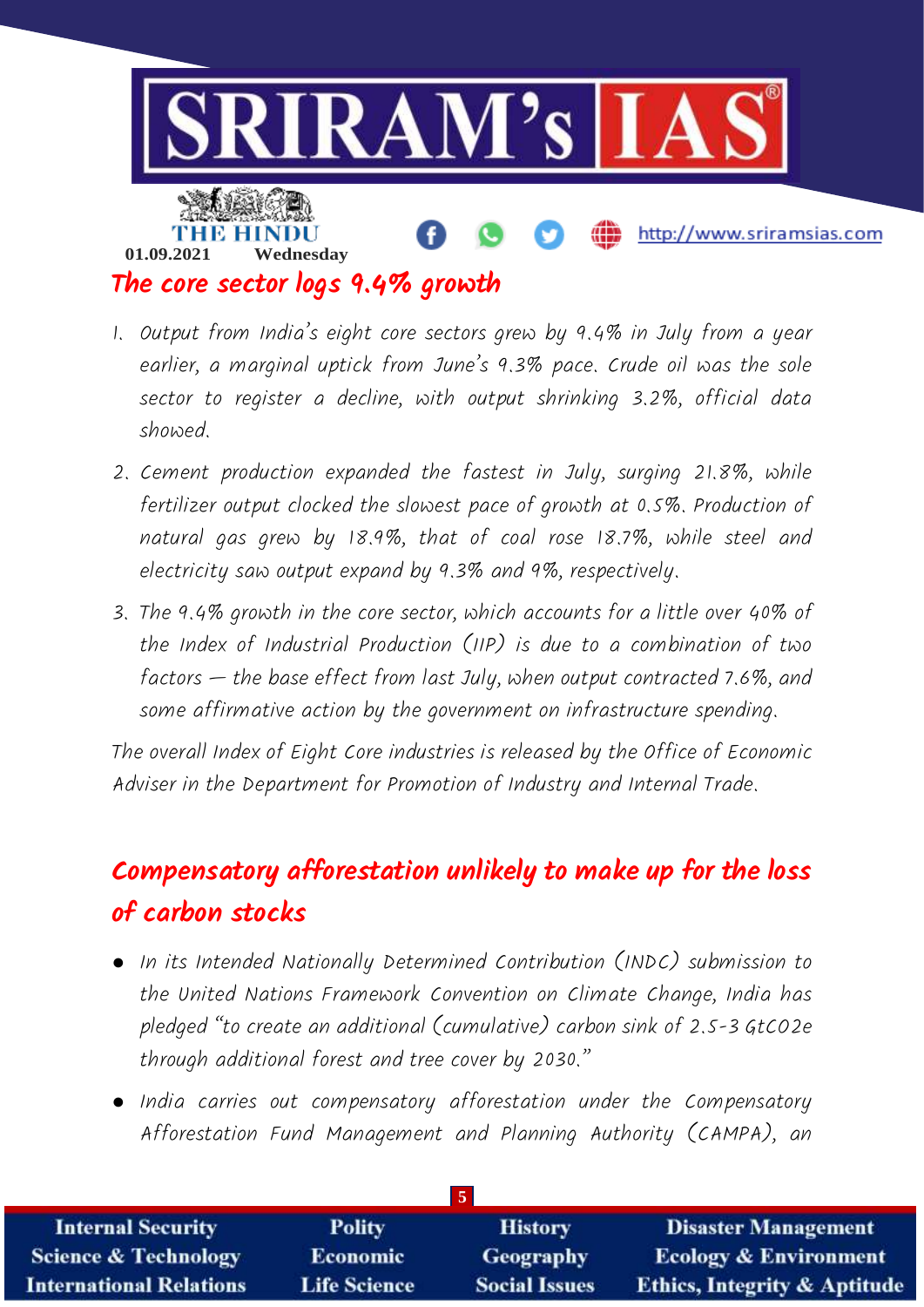



**01.09.2021 Wednesday**

institutional mechanism to receive and manage funds for compensatory afforestation.

http://www.sriramsias.com

● Experts have questioned CAMPA's ability to compensate for the lost, oldgrowth carbon-rich forests. They say that the complex biodiversity of a forest can never be compensated for by a monoculture plantation.

#### **Afforestation**

- 1. Afforestation, by definition, is the establishment of a forest in an area that previously had no tree cover. Around the world, it is a sought-after method to fight climate-change concerns. Trees absorb carbon, and if a forest can absorb more carbon than it releases, it becomes a carbon sink.
- 2. Afforestation is broad of two types naturally regenerated forests, which research shows are far more effective at absorbing carbon, and plantation forests, which are generally of the same age and the same species.
- 3. According to the Global Forest Resource Assessment 2020 data, approximately three per cent of the global forests of the world come under plantation forests.

#### **Compensatory afforestation**

- 1. In India, one of the major ways in which afforestation takes place is via compensatory afforestation, which, under the Forest Conservation Act (1980) is defined as "afforestation is done in lieu of the diversion of forest land for non-forest use."
- 2. Under compensatory afforestation, when forest land is diverted for nonforest use, the project proponents are required to provide funds to the state forest department to do afforestation in a non-forest land of equal size or improve a degraded forest land of double the size of the diverted land.

| <b>Internal Security</b>        | <b>Polity</b>       | <b>History</b>       | <b>Disaster Management</b>              |  |
|---------------------------------|---------------------|----------------------|-----------------------------------------|--|
| <b>Science &amp; Technology</b> | <b>Economic</b>     | Geography            | <b>Ecology &amp; Environment</b>        |  |
| <b>International Relations</b>  | <b>Life Science</b> | <b>Social Issues</b> | <b>Ethics, Integrity &amp; Aptitude</b> |  |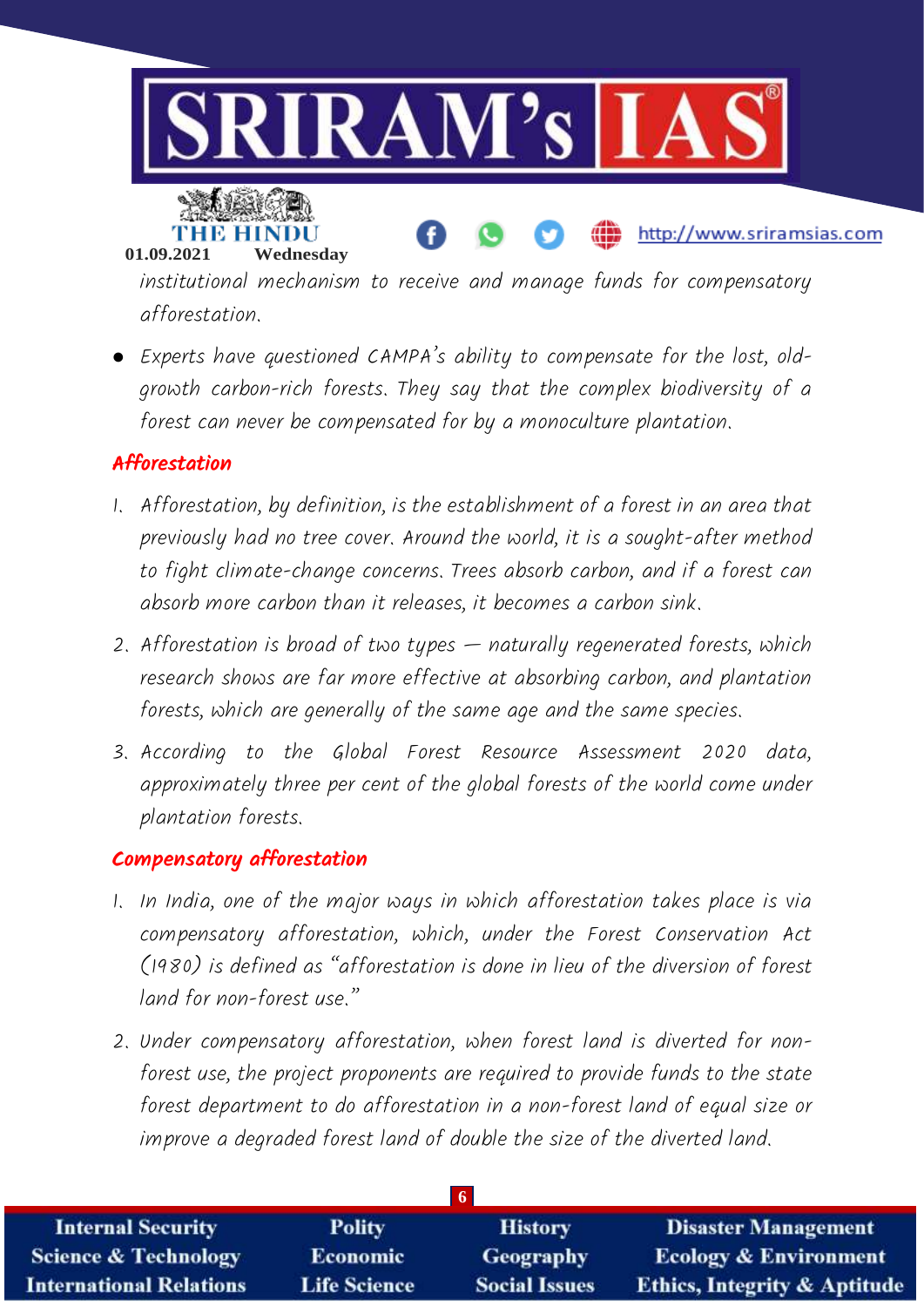

- 3. To streamline the management of the funds, CAMPA has been set up at the state level to monitor, assist and evaluate compensatory afforestation activities in the respective states. The state-level CAMPAs are monitored by a National CAMPA Advisory Council.
- 4. Over time, CAMPA has accumulated a corpus of over 50,000 crores (Rs. 500 billion). In 2016, a Compensatory Afforestation Fund Management Bill was passed, wherein the central government would provide the corpus funds to the state governments so that they can carry out afforestation activity in their respective states. The bill and its rules have been met with several criticisms.

#### **Does compensatory afforestation increase India's carbon sink?**

- 1. According to the 2019 Forest Survey of India report, India's total forest cover is 24.56 per cent of the country's total geographical area.
- 2. It plans to increase this area to 33 per cent by 2030, under the National Mission for Green India, one of eight Missions under the National Action Plan on Climate Change (NAPCC) that aims to increase tree cover on five million hectares of designated forest and non-forest designated lands and improve tree cover on an additional five million hectares.

#### **But how does this work if forests continue to be diverted for non-forest use?**

- 1. We cut down an old-growth forest, and say that this thickly forested area can be adequately compensated by planting young saplings elsewhere.
- 2. Looking at it purely from a carbon accounting perspective, the new plantation cannot compensate for the loss of carbon stocks and other ecosystem services provided by old-growth forests in any realistic timeframe.

| <b>Internal Security</b>        | <b>Polity</b>       | <b>History</b>       | <b>Disaster Management</b>              |  |
|---------------------------------|---------------------|----------------------|-----------------------------------------|--|
| <b>Science &amp; Technology</b> | <b>Economic</b>     | Geography            | <b>Ecology &amp; Environment</b>        |  |
| <b>International Relations</b>  | <b>Life Science</b> | <b>Social Issues</b> | <b>Ethics, Integrity &amp; Aptitude</b> |  |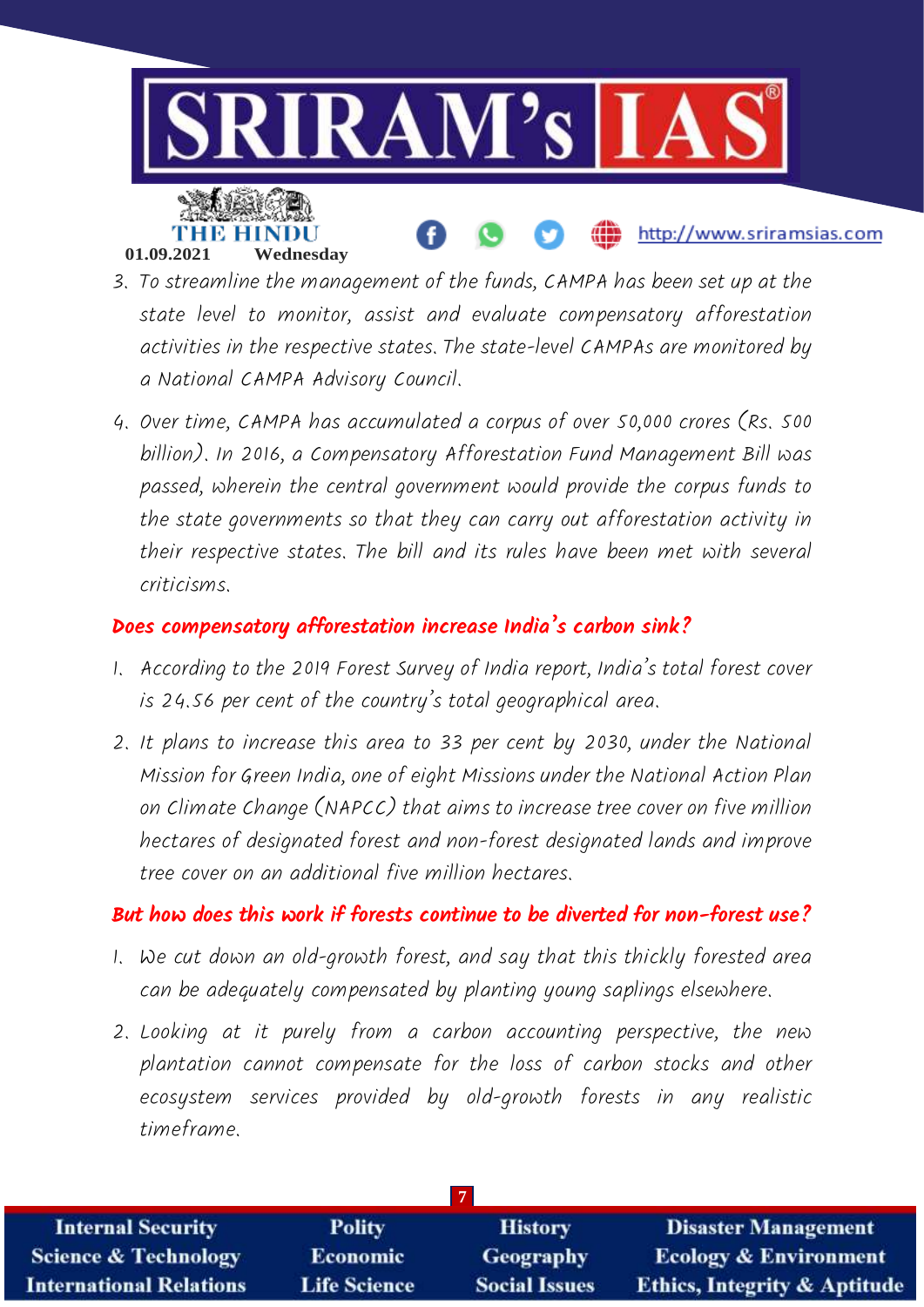

- 3. Every state in India usually has the recommendation to plant certain types of species. For example, the Uttarakhand forest department's 2019-2020 annual report states that they had plantations of deodar, oak, bamboo and mulberry plantations.
- 4. Each state has its set criteria for plantations. Experts say that usually bamboo, teak, and eucalyptus are popular choices.
- 5. This comes with a few problems. For example, the choice of tree species for a new plantation often is chosen without due consideration of its wider ecological value.
- 6. Compensating forest cover by raising non-native and artificial plantations elsewhere may not translate to the compensation of the forest benefits lost and are likely to be hazardous to the existing ecosystem.

#### **Where is the land to build a forest?**

- 1. In Goa, forest land diverted for non-forest use is compensated by doing afforestation in other states, such as Karnataka and Madhya Pradesh.
- 2. Activists have protested against this, stating their obvious confusion about how one can expect to offset razing down a forest by compensating it in a completely different state.
- 3. Land grab, in the name of compensatory afforestation, has also been well documented. Tribal communities and forest dwellers are the rightful guardians of Community Forest Resources, under the Forest Rights Act, 2006 say experts.
- 4. The gram sabha (village council) is also an empowered body under the Act, enabling the tribal population to have a decisive say in the determination of local policies and schemes impacting them.

| <b>Internal Security</b>        | <b>Polity</b>       | <b>History</b>       | <b>Disaster Management</b>              |  |
|---------------------------------|---------------------|----------------------|-----------------------------------------|--|
| <b>Science &amp; Technology</b> | <b>Economic</b>     | Geography            | <b>Ecology &amp; Environment</b>        |  |
| <b>International Relations</b>  | <b>Life Science</b> | <b>Social Issues</b> | <b>Ethics, Integrity &amp; Aptitude</b> |  |